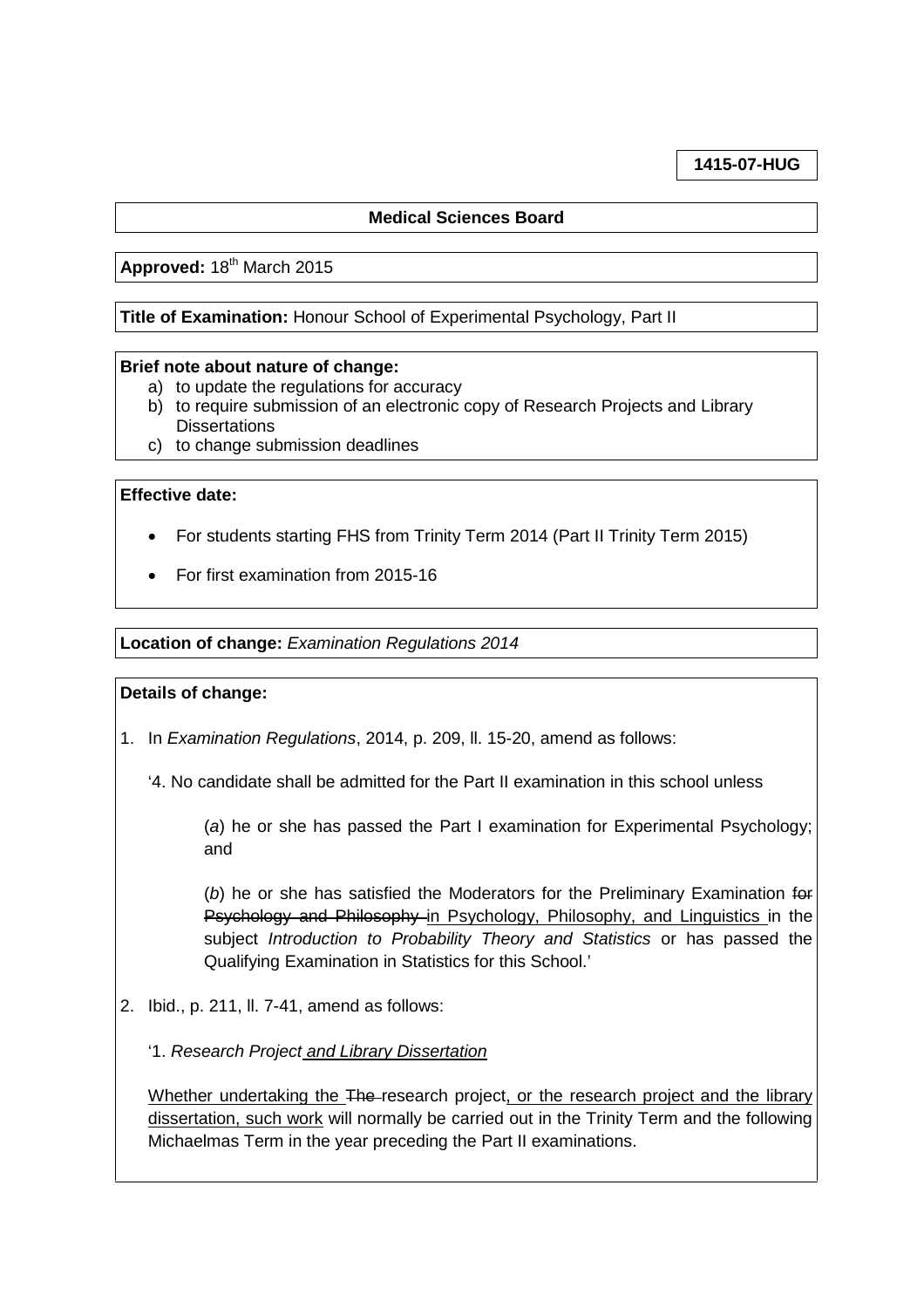Candidates will be required to undertake such do project work under the supervision of one of the following:

(i) any member of the Faculty of Psychological Studies.

(ii) any other person approved by the Divisional Board provided that such approval shall be applied for not later than Friday of fourth week of Michaelmas Full Term in the year preceding the Part II examinations.

The subject of the library dissertation and the research project should not overlap to the extent that they should not draw on substantially the same literature. Candidates are warned that they should avoid repetition in examination papers of material used in the research project or library dissertation and that substantial repetition may be penalised.

All proposed research projects or library dissertations must be approved in advance by the Head of the Department of Experimental Psychology or deputy. The procedures for obtaining this approval will be notified to students by the Head of Department of Experimental Psychology or deputy.

Two bound copies and one electronic copy of completed research projects and library dissertations must be submitted to the Chair of Examiners, Honour School of Experimental Psychology, Examination Schools, Oxford, not later than noon on Friday Monday of the eighth-ninth week and Monday of the tenth-eleventh week of Hilary Term respectively, in the year of the examination. A certificate signed by the candidate indicating that the work submitted is the candidate's own work, and a statement of the number of words in the research project or library dissertation, must be submitted separately in respect of each research project and library dissertation in a sealed envelope addressed to the Chair of Examiners. Research projects and library dissertations previously submitted for the Honour School of Experimental Psychology may be resubmitted. No research project or library dissertation will be accepted if it has already been submitted wholly or substantially, for another Honour School or degree of this University, or for a degree of any other institution.

2. Candidates will be required to undertake practical work, as specified by the Head of Department of Experimental Psychology or deputy, and this will constitute a part of the examination. In exceptional circumstances the Proctors may exempt a candidate from the specified requirements on the recommendation of the Head of Department or deputy.'

## **Explanatory Notes**

- (a) References to the pre-requisites for entering the Part II Examination are being updated for accuracy, with regard to the relevant Prelim examination. Other changes make it clear that the Head of the Department of Experimental Psychology may nominate a deputy to carry out duties specified in these regulations.
- (b) To require the submission of an electronic copy of Research Projects and Library Dissertations, in anticipation of enabling the Department to use software applications to screen any individual's submitted work for matches either to published sources or to